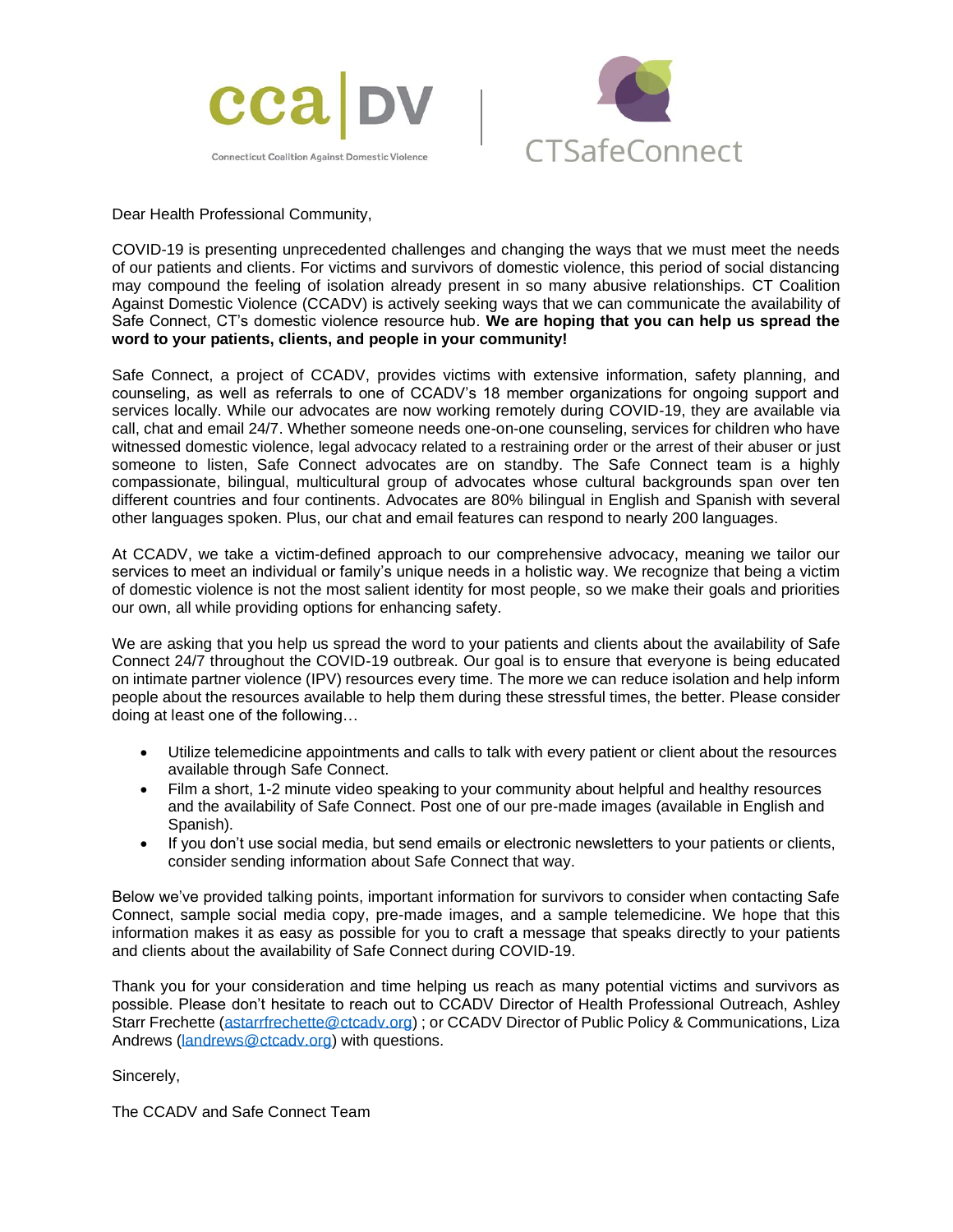## **Social Media Videos:**

Videos are a great way to connect with your community and can be a meaningful way to engage people on social media. Videos can be short, 1-2 minutes, and can encompass the sample script below or any of the talking points listed below. Simply film the video on your phone or computer and then upload it to your social media pages. We're happy to take a look at the video first and are able to trim the beginning or end of videos if that is helpful. You can send it to CCADV's Director of Health Professional Outreach, Ashley Starr Frechette, at [astarrfrechette@ctcadv.org.](mailto:astarrfrechette@ctcadv.org)

When you post the video to your social media accounts, please be sure to tag CCADV so that we can in turn share it with our followers. (Facebook @CTCoalitionAgainstDomesticViolence; Twitter & Instagram @CTCADV) Also, please be sure to use #CTSafeConnect!. Thank you for helping us spread the word about the availability of domestic violence advocates throughout COVID-19!

## **Sample Video Intro/Outro Script**

Hi everyone, here. COVID-19 is creating challenges all around us. When it comes to victims and survivors of domestic violence, this period of social distancing may compound feelings of isolation. First, I want you to know that you are not alone. In Connecticut, domestic violence services are accessed through Safe Connect, which is up and running throughout the COVID-19 outbreak. Advocates can be contacted 24/7 via call, chat and email at CTSafeConnect.org or 888.774.2900.

I also want to give you some tips about…*(include any health tips/resources/supports or some of the talking points below that you think would be helpful for your audience)*

Again, if you need to talk with someone about your relationship, please contact a Safe Connect advocate at CTSafeConnect.org or 888.774.2900. They're available 24/7 throughout the COVID-19 outbreak to offer information, counseling, safety planning, legal advocacy, and a safe connection to your local domestic violence organization for ongoing support and services.

#### **General Safe Connect Talking Points:**

- We know that the COVID-19 outbreak may lead to further isolation of victims and survivors of domestic violence
- Safe Connect is here to help!
- Safe Connect is CT's domestic violence resource hub
- Advocates are available 24/7 throughout the COVID-19 outbreak
- Safe Connect is available via call, chat and email to talk with you, give you options, and safely connect you to your local domestic violence organization for ongoing support
- [www.CTSafeConnect.org](http://www.ctsafeconnect.org/) | 888.774.2900 | [SafeConnect@ctcadv.org](mailto:SafeConnect@ctcadv.org)
- All services are confidential, safe, free and voluntary.

#### **Important Information for Survivors to Consider When Contacting Safe Connect:**

Some or all of these points may be relevant to your patients and clients. Use whatever talking points you think are most important to communicate.

- Safe Connect understands that IPV can impact the health and well-being of you and your family. Services are voluntary. You can opt in or out at any time and you do not have to say your name.
- It may be difficult to reach out for resources or support when everyone is home. Safe Connect can be reached through live chat at [www.CTSafeConnect.org](http://www.ctsafeconnect.org/) and there is a "safe escape" button at the top right of the page. Services are free and unconditional.
- You don't have to be in crisis to reach out for yourself or a friend.
- Safe Connect does not share information with anyone unless they receive your permission
- Safe Connect will make every effort to provide physical accommodations or ensure access to meet your health needs.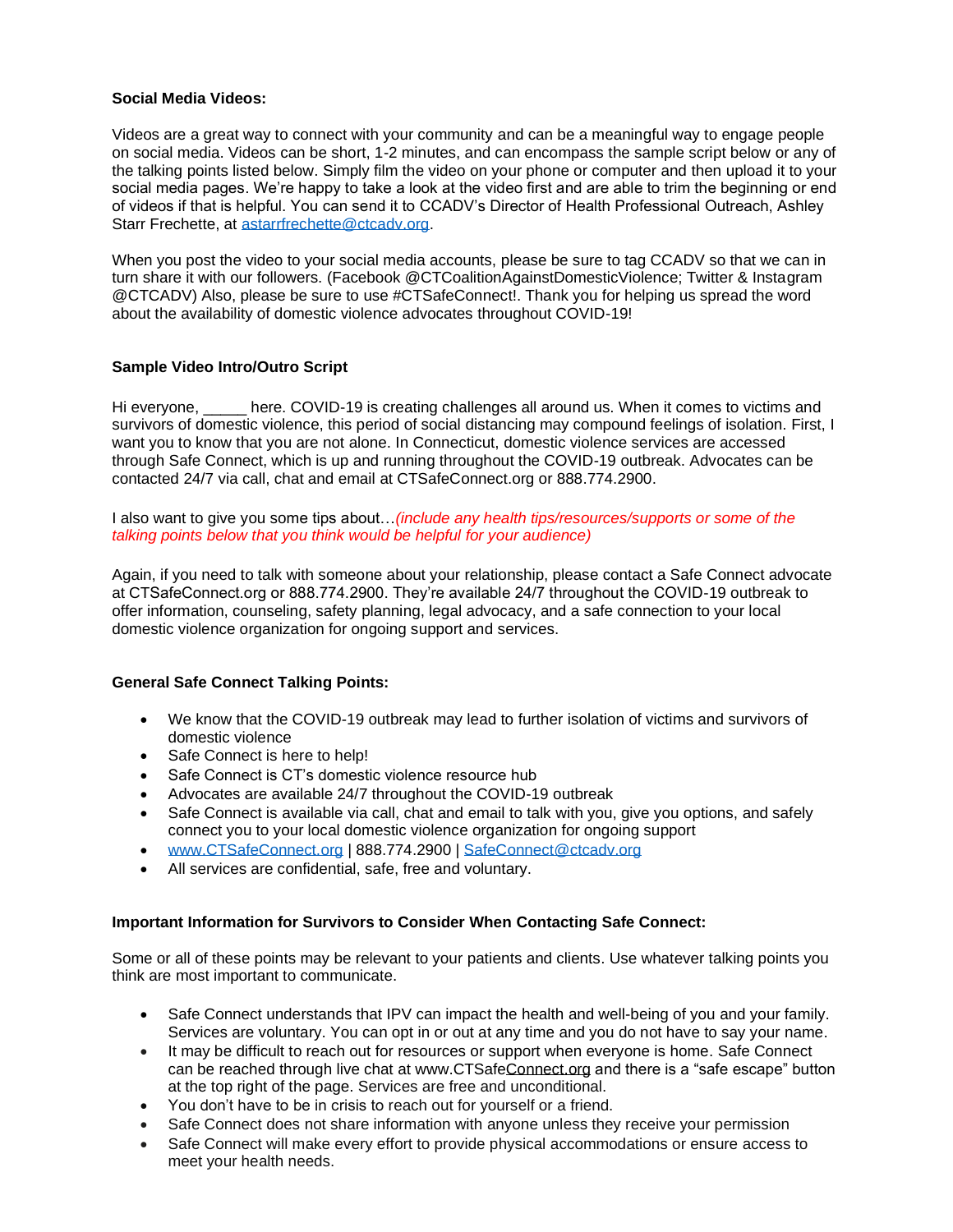- Safe Connect understands how you might be uniquely impacted by domestic violence based on your gender identity, sexual orientation or religious beliefs.
- The Safe Connect team is a highly compassionate, bilingual, multicultural group of advocates whose cultural backgrounds span over ten different countries and four continents. They can identify with many of the issues you may face.
- Your local domestic violence organization has Child & Family Advocates who can provide support and services to children who witness domestic violence.

### **Sample Social Media Copy:**

The following is sample copy to include with any videos or images you post.

We know that the COVID-19 outbreak may lead to further isolation of victims and survivors. We want you to know that you are not alone. #CTSafeConnect advocates are available 24/7 throughout the outbreak via call, chat and email. Advocates can talk with you, give you options, and safely connect you to your local domestic violence organization for ongoing support. CTSafeConnect.org | 888.774.2900

While COVID-19 is creating challenges all around us, we want you to know that #CTSafeConnect Advocates are here to help if you're experiencing abuse in your relationship. Advocates available via call, chat and email 24/7 to talk with you, give you options, and safely connect you to your local domestic violence organization for ongoing support. CTSafeConnect.org | 888.774.2900

#### **Social Media Images:**

Click the link below to access pre-made images that you can share on your social media platforms. Images are sized for Facebook/Instagram and Twitter. Content is in English and Spanish. The link will auto-download a zip file with the images.

#### <https://bit.ly/2WFgORZ>

#### **Sample Telemedicine Script:**

During these uncertain times it is more important than ever that health professionals connect with patients and clients to offer helpful resources to cope with the increased stress and isolation brought on by the COVID-19 pandemic. With so many people confined to their homes we are urging health professionals to educate all patients and clients about the resources available in CT through Safe Connect's 24/7 hotline 888-774-2900 and [www.ctsafeconnect.org.](http://www.ctsafeconnect.org/) Abusive partners may withhold necessary items, or share misinformation about the pandemic as a method of control, withhold medical resources or transportation, and further isolate victims from their friends and family. Isolation is one of the strongest tactics an abuser can use, so increased understanding of the resources available and ways to connect with a certified domestic violence advocate is more important than ever before.

With a large number of health professionals shifting to telemedicine CCADV created a short script to be utilized during each virtual appointment. The script outlines why intimate partner violence (IPV) is a serious concern right now, offers information on the statewide resources available, and encourages each patient/client to share this resource with anyone that might benefit from it. The script doesn't point fingers or ask any specific questions, it's simply a way to educate every patient or client, every time. Along with the telemedicine script are resources and safety suggestions to help facilitate implementation into your telemedicine practice.

Remember, you are not expected to become an expert on IPV! Safe Connect has certified advocates available 24/7 to assist with any questions, concerns or resources that you or your patients/clients might need. Implementing the IPV script below will help inform and educate individuals that might not have otherwise known where to turn. Also, if you're still seeing patients in your office, please consider displaying [this poster](http://www.ctcadv.org/files/3015/8577/2523/Safe_Connect_COVID-19_8.5x11_poster_3.20.pdf) in common areas that will let patients know about the availability of Safe Connect.